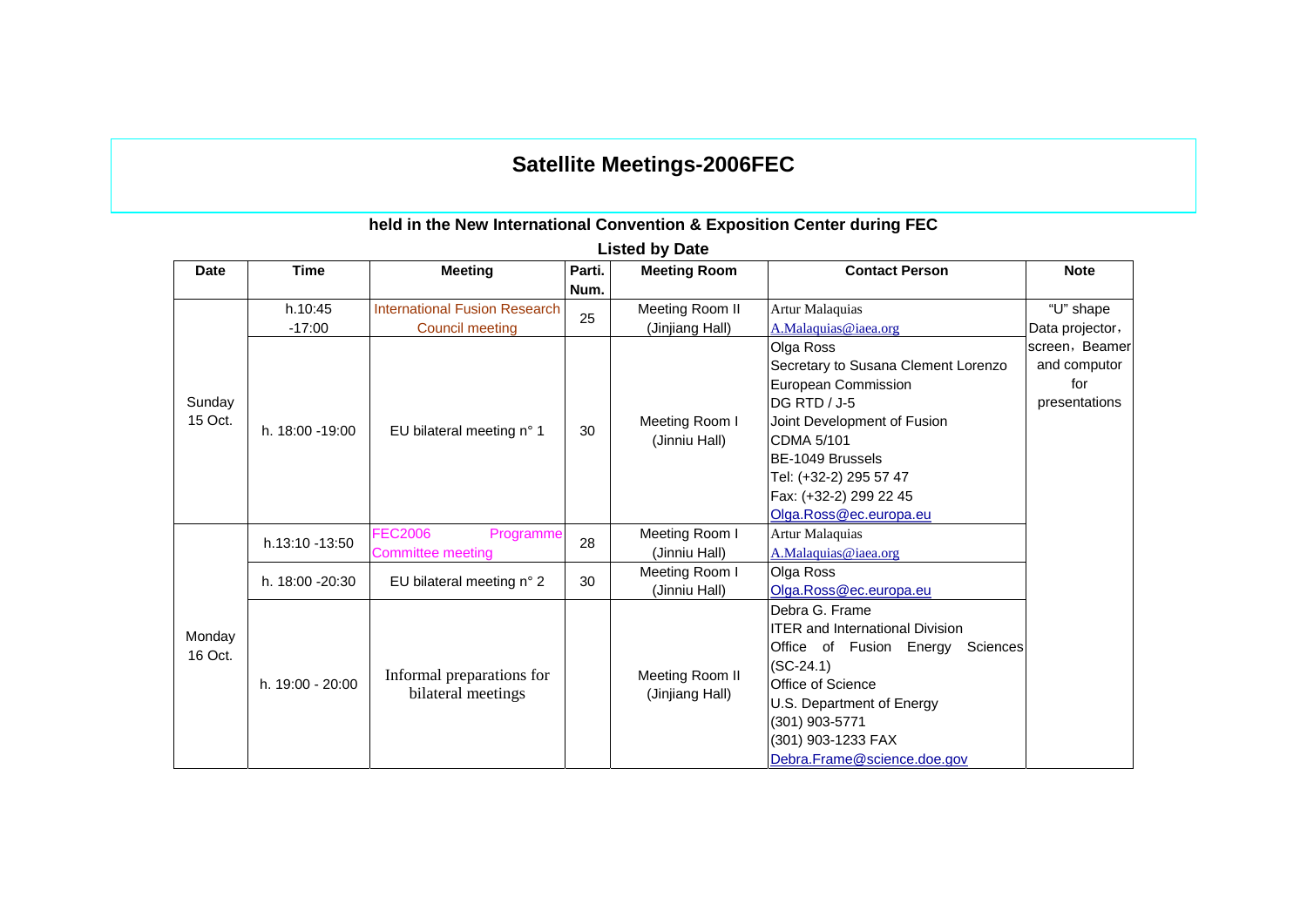| <b>Date</b>        | <b>Time</b>     | <b>Meeting</b>                                                                                                                                     | Parti. | <b>Meeting Room</b>                | <b>Contact Person</b>                                                                                                                                                                       | <b>Note</b> |
|--------------------|-----------------|----------------------------------------------------------------------------------------------------------------------------------------------------|--------|------------------------------------|---------------------------------------------------------------------------------------------------------------------------------------------------------------------------------------------|-------------|
|                    |                 |                                                                                                                                                    | Num.   |                                    |                                                                                                                                                                                             |             |
| Tuesday<br>17 Oct. | h. 12:30 -18:30 | EU bilateral meeting n° 3<br>EU bilateral meeting n° 4<br>EU bilateral meeting n° 5                                                                | 30     | Meeting Room I<br>(Jinniu Hall)    | Olga Ross<br>Olga.Ross@ec.europa.eu                                                                                                                                                         |             |
|                    | h: 19:00-TBD    | Int. Advisory Committee for the<br><b>IAEA</b><br>2 <sub>nd</sub><br>TM on<br>First<br>Generation of fusion power<br>plants: design and technology |        | Meeting Room I<br>(Jinniu Hall)    | Artur Malaquias<br>A.Malaquias@iaea.org<br>Plasma Physicist, NAPC Physics Section<br>International Atomic Energy Agency<br>Office A2309<br>Tel.: +43 1 2600-21707<br>FAX: +43 1 26007-21707 |             |
|                    | h. 17:00 -18:30 | 10th U.S.-PRC Fusion<br>Program Coordinators Meeting                                                                                               |        | Meeting Room II<br>(Jinjiang Hall) | Debra G. Frame<br>Debra.Frame@science.doe.gov<br><b>ITER and International Division</b>                                                                                                     |             |
|                    | h. 16:00 -18:00 | <b>ITER PT Leader meeting</b>                                                                                                                      | 30     | Meeting Room III<br>(Wuhou Hall)   | Huo Yuping<br>China PT Leader                                                                                                                                                               |             |
| Wed.<br>18 Oct.    | h. 11:00 -13:30 | EU bilateral meeting n° 6<br>EU bilateral meeting n° 7                                                                                             | 30     | Meeting Room I<br>(Jinniu Hall)    | Olga Ross<br>Olga.Ross@ec.europa.eu                                                                                                                                                         |             |
|                    | h. 14:00-16:00  | <b>Focused Physics Team II</b><br><b>Discussion</b>                                                                                                | 20     | Meeting Rom I                      | S.J. Wang<br>sjwang@ipp.ac.cn                                                                                                                                                               |             |
|                    | h. 16:40-18:45  | Focused Physics Team I<br><b>Discussion</b>                                                                                                        | 20     | Meeting Room I<br>(Jinniu Hall)    | J.Q. Dong<br>Jiaqi@swip.ac.cn                                                                                                                                                               |             |
|                    | h. 10:30 -13:00 | Informal preparation for<br><b>ITPA Coordinating</b><br><b>Committee Meeting</b>                                                                   |        | Meeting Room II<br>(Jinjiang Hall) | Debra G. Frame<br>Debra.Frame@science.doe.gov<br><b>ITER and International Division</b>                                                                                                     |             |
|                    | h. 13:30-18:00  | <b>ITER CP meeting</b>                                                                                                                             | 20     | Meeting Room II<br>(Jinjiang Hall) | Hiroshi.Matsumoto@iter.org<br>Head of the Director's Office,<br><b>ITER International Team, Cadarache</b>                                                                                   |             |
|                    | h. 12:00 -14:00 | <b>IEA Reversed Field Pinch</b><br><b>Meeting</b>                                                                                                  | 12     | Meeting Room III<br>(Wuhou Hall)   | <b>Stewart Prager</b><br>UW-Madison<br>scprager@wisc.edu                                                                                                                                    |             |
|                    | h. 17:00 -20:00 | <b>ITPA Coordinating Committee</b>                                                                                                                 | 30     | Meeting Room III<br>(Wuhou Hall)   | Ronald Stambaugh<br>stambaugh@fusion.gat.com                                                                                                                                                |             |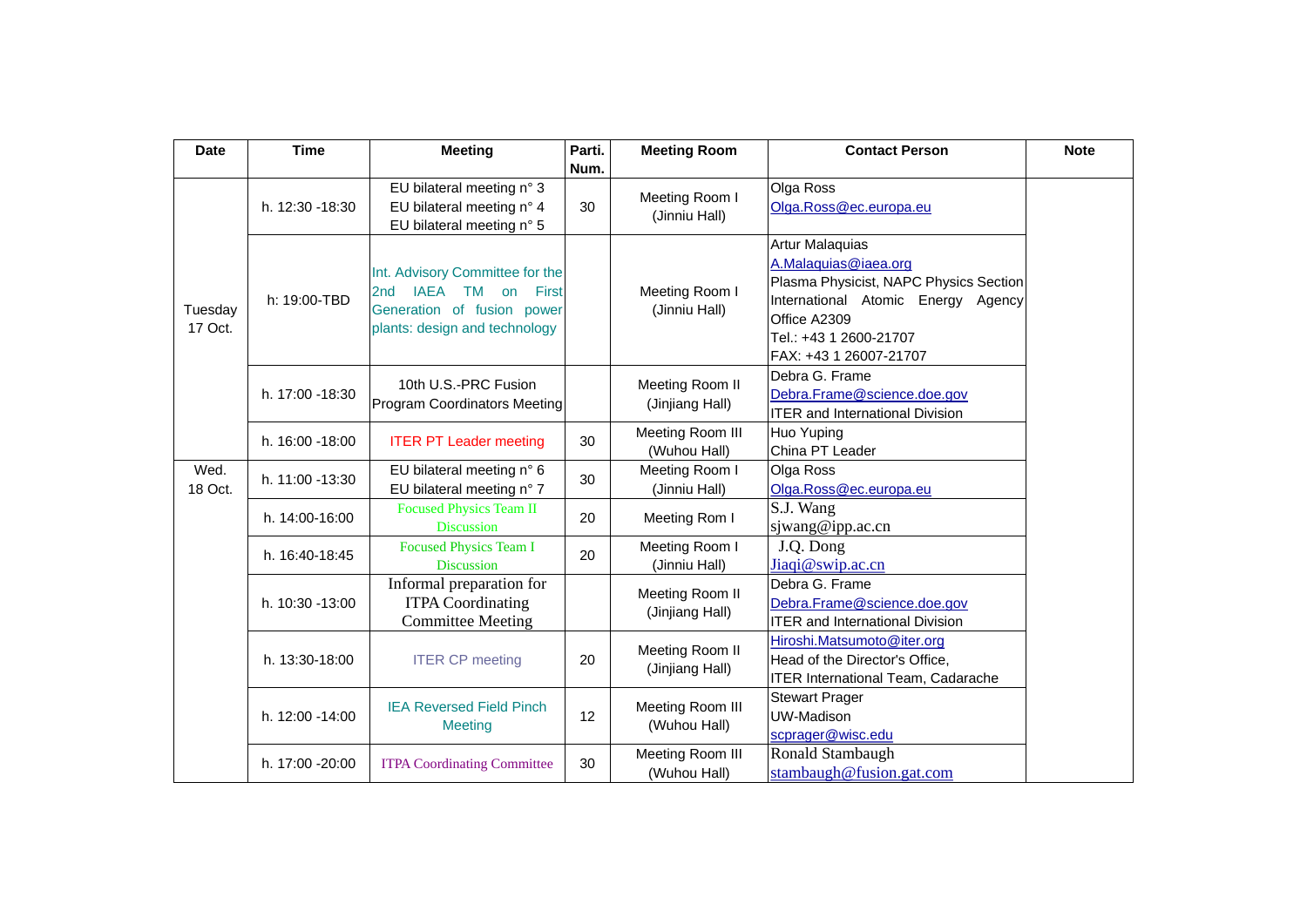| Date     | <b>Time</b>     | <b>Meeting</b>                                          | Parti. | <b>Meeting Room</b>                | <b>Contact Person</b>                  | <b>Note</b> |
|----------|-----------------|---------------------------------------------------------|--------|------------------------------------|----------------------------------------|-------------|
|          |                 |                                                         | Num.   |                                    |                                        |             |
|          | h 13:00 - 14:00 | <b>APFA Board meeting</b>                               | 25     | Meeting Room IV                    | P. K. Kaw                              |             |
|          |                 |                                                         |        | (Qingyang Hall)                    | kaw@ipr.res.in                         |             |
|          | h 14:00 - 19:00 | <b>ITER Contact Person meeting</b>                      |        | Meeting Room IV                    | He Kaihui                              |             |
|          |                 |                                                         |        | (Qingyang Hall)                    | hekh@swip.ac.cn                        |             |
|          |                 | <b>Nuclear Fusion Journal Board</b>                     |        | Meeting Room I                     | Sophia Le Masurier                     |             |
|          | h 13:00 - 14:00 | Meeting (Part 1: Administrative                         |        | (Jinniu Hall)                      | S.LeMasurier@iaea.org                  |             |
|          |                 | Issues)                                                 |        |                                    |                                        |             |
|          | h.19:00 -21:00  | $35^{\sf th}$<br><b>Stellarator</b><br><b>Executive</b> |        | Meeting Room I<br>(Jinniu Hall)    | Carlos Hidalgo                         |             |
|          |                 | Committee meeting                                       |        |                                    | carlos.hidalgo@ciemat.es               |             |
| Thursday | h.8:30 -10:30   | 26th U.S.-Japan Coordinating                            |        | Meeting Room II<br>(Jinjiang Hall) | Debra G. Frame                         |             |
| 19 Oct.  |                 | Committee for Fusion Energy<br>(CCFE) Meeting           |        |                                    | Debra.Frame@science.doe.gov            |             |
|          |                 |                                                         |        |                                    | <b>ITER and International Division</b> |             |
|          | h 16:30-19:30   | <b>IEA TEXTOR Exec. Com</b>                             | 16.    | Meeting Room II                    | Prof. Ulrich Samm                      |             |
|          |                 |                                                         |        | (Jinjiang Hall)                    | u.samm@fz-juelich.de                   |             |
|          | h 19:00-21:00   | <b>TBD</b>                                              |        | Meeting Room III                   | Dr. Liu Yong                           |             |
|          |                 |                                                         |        | (Wuhou Hall)                       | Liuyong@swip.ac.cn                     |             |
| Friday   |                 | <b>Nuclear Fusion Journal Board</b>                     |        | Meeting Room I                     | Sophia Le Masurier                     |             |
| 20 Oct   | h 18:45 - 22:00 | Meeting (Part 2: Content and                            | 25     | (Jinniu Hall)                      | S.LeMasurier@iaea.org                  |             |
|          |                 | Development Issues)                                     |        |                                    |                                        |             |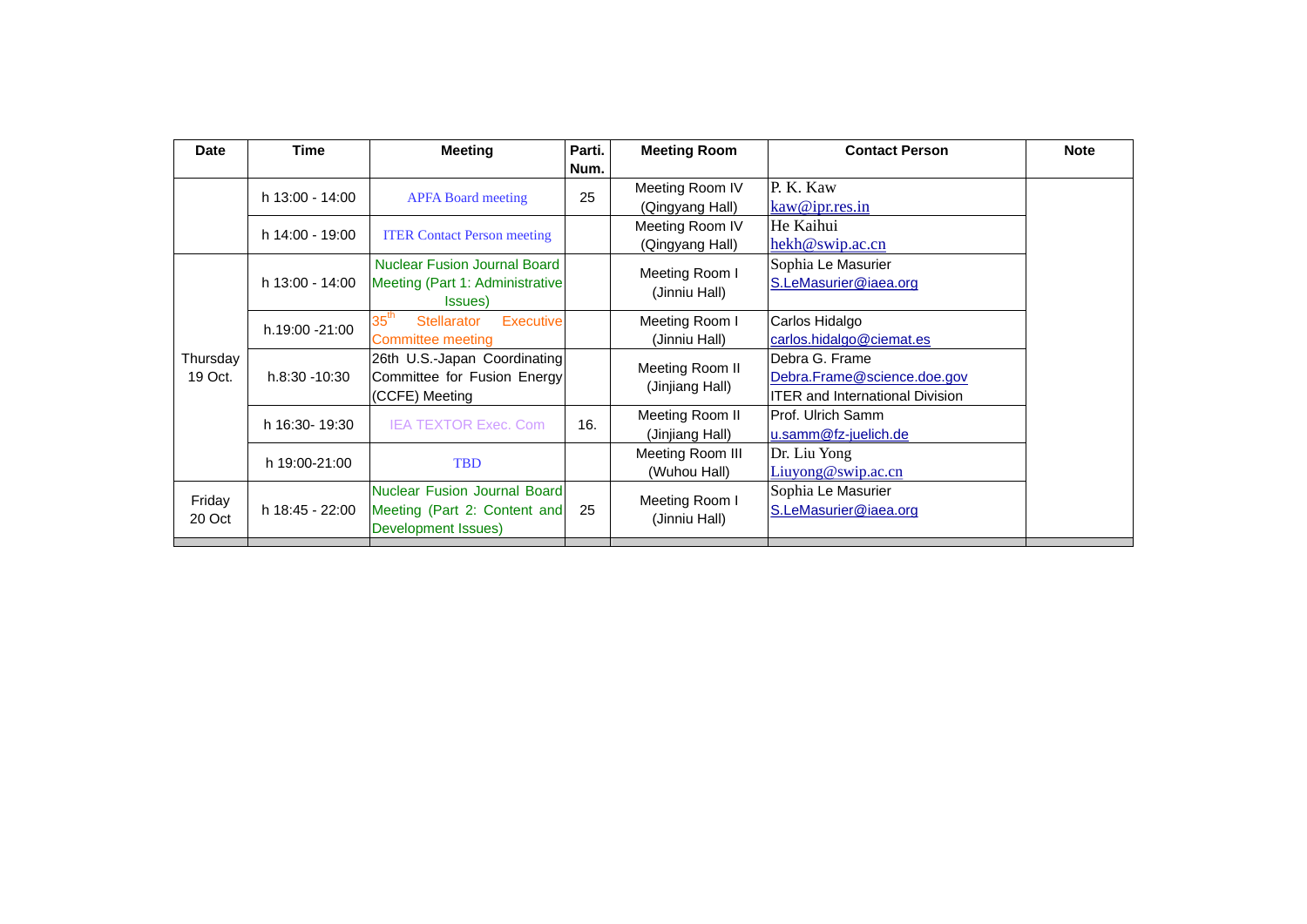|                     | <b>Meeting Room I</b><br>(Jinniu Hall)    | <b>Meeting Room II</b><br>(Jinjiang Hall) | <b>Meeting Room III</b><br>(Wuhou Hall) | <b>Meeting Room IV</b><br>(Qingyang Hall) |
|---------------------|-------------------------------------------|-------------------------------------------|-----------------------------------------|-------------------------------------------|
| <b>Sun, Oct 15.</b> | 18:00-19:00                               | 10:45-17:00                               |                                         |                                           |
| <b>Mon., Oct 16</b> | 13:10-13:50<br>18:00-20:30                | 19:00-20:00                               |                                         |                                           |
| Tues., Oct 17       | 12:30-18:30<br>19:00-TBD                  | 14:00-17:00<br>17:00-18:30                | 16:00-18:00                             |                                           |
| Wed., Oct 18        | 11:00-13:30<br>14:00-16:00<br>16:40-18:45 | 10:30-13:00<br>13:30-18:00                | 12:00-14:00<br>17:00-20:00              | 13:00-14:00<br>14:00-19:00                |
| Thurs., Oct 19      | 13:00-14:00<br>19:00-21:00                | 8:30-10:30<br>16:30-17:30                 | 19:00-21:00                             |                                           |
| <b>Fri., Oct 20</b> | 18:45-22:00                               |                                           |                                         |                                           |

### **Schedule of Satellite Meeting Room**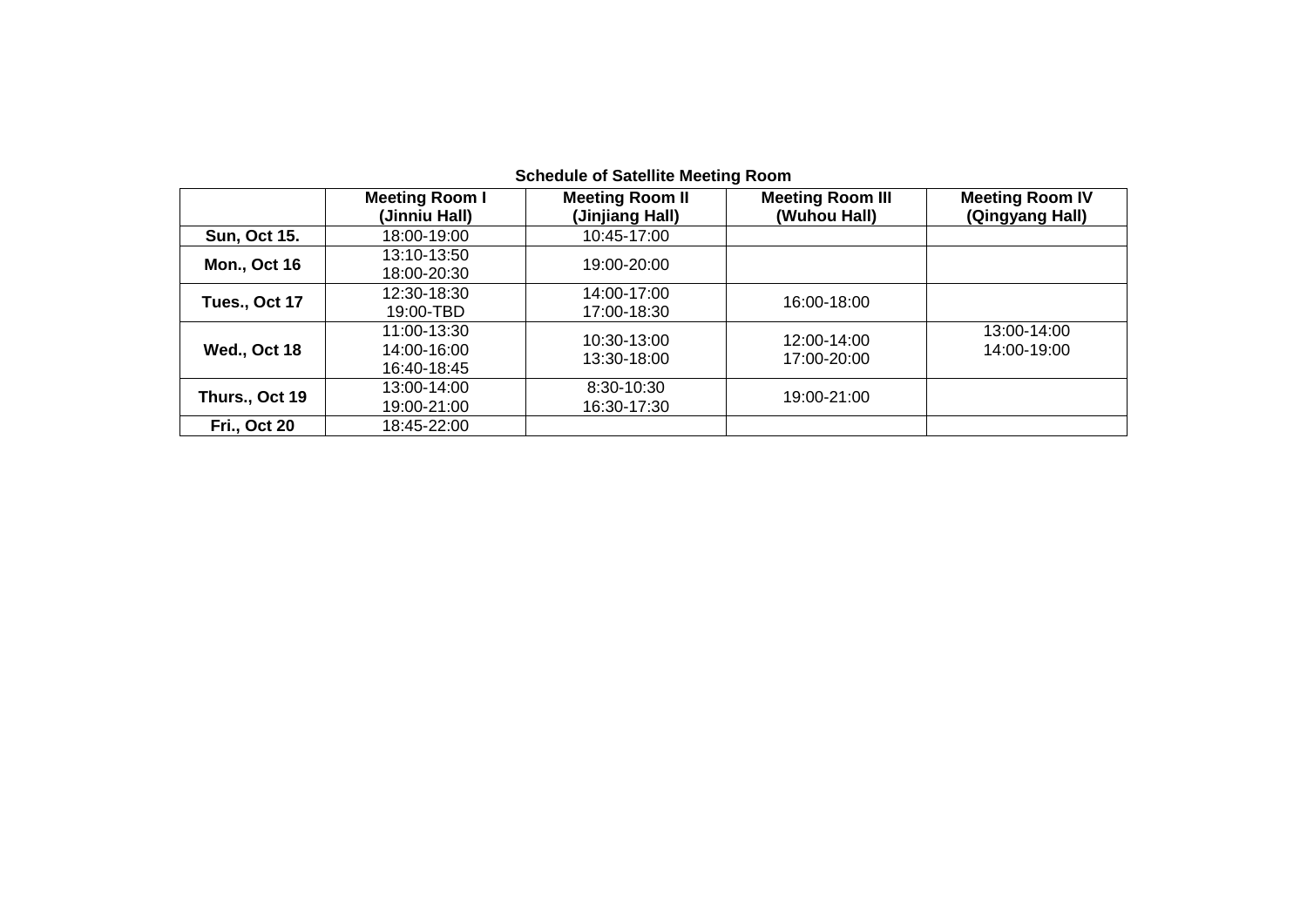| <b>Meeting Room</b> | <b>Floor</b>    | Capacity          | TG          | <b>Remarks</b>                   | <b>Note</b>        |
|---------------------|-----------------|-------------------|-------------|----------------------------------|--------------------|
|                     |                 |                   | Group       |                                  |                    |
| Meeting Room I      | The $5th$ floor | Around 150 people | Pedestal    | (First morning also used for the |                    |
| <b>Yinxing Hall</b> |                 |                   |             | gathering meeting place)         |                    |
| Meeting Room II     | The $5th$ floor | Around 30 people  | <b>MHD</b>  |                                  |                    |
| Shufeng Hall        |                 |                   |             |                                  | Data projector,    |
| Meeting Room III    | The $5th$ floor | Around 60 people  | SSO         |                                  | screen, beamer and |
| Shuzhu Hall         |                 |                   |             |                                  | computer for       |
| Meeting Room IV     | The $5th$ floor | Around 30 people  | TP          |                                  | presentations      |
| Shujin Hall         |                 |                   |             |                                  |                    |
| Meeting Room V      | The $5rd$ floor | Around 25 people  | <b>CDBM</b> |                                  |                    |
| Meeting Room VI     | The $5rd$ floor | Around 15 people  |             |                                  |                    |

**ITPA Meeting in Xiangyang Hotel**(**23-26 October, Chengdu**)

#### **12th International Workshop on Spherical Torus 2006**

October 11 (Wed) - 13 (Fri), 2006

**Meeting room** : Function Room 11 at the Century City International Conventional Resorts, , Chengdu, P.R.China **Contact Person: HE, Yexi** - SUNIST Laboratory, Tsinghua University, yexihe@mail.tsinghua.edu.cn http://www.sunist.org/STW2006/announcement\_1.htm

**2nd IAEA Research Coordination Meeting on the Coordinated Research Project "Joint Research Using Small Tokomaks"** 23 - 26 October Beijing, organized by Prof. Yexi He from SUNIST United Laboratory, http://www.sunist.org/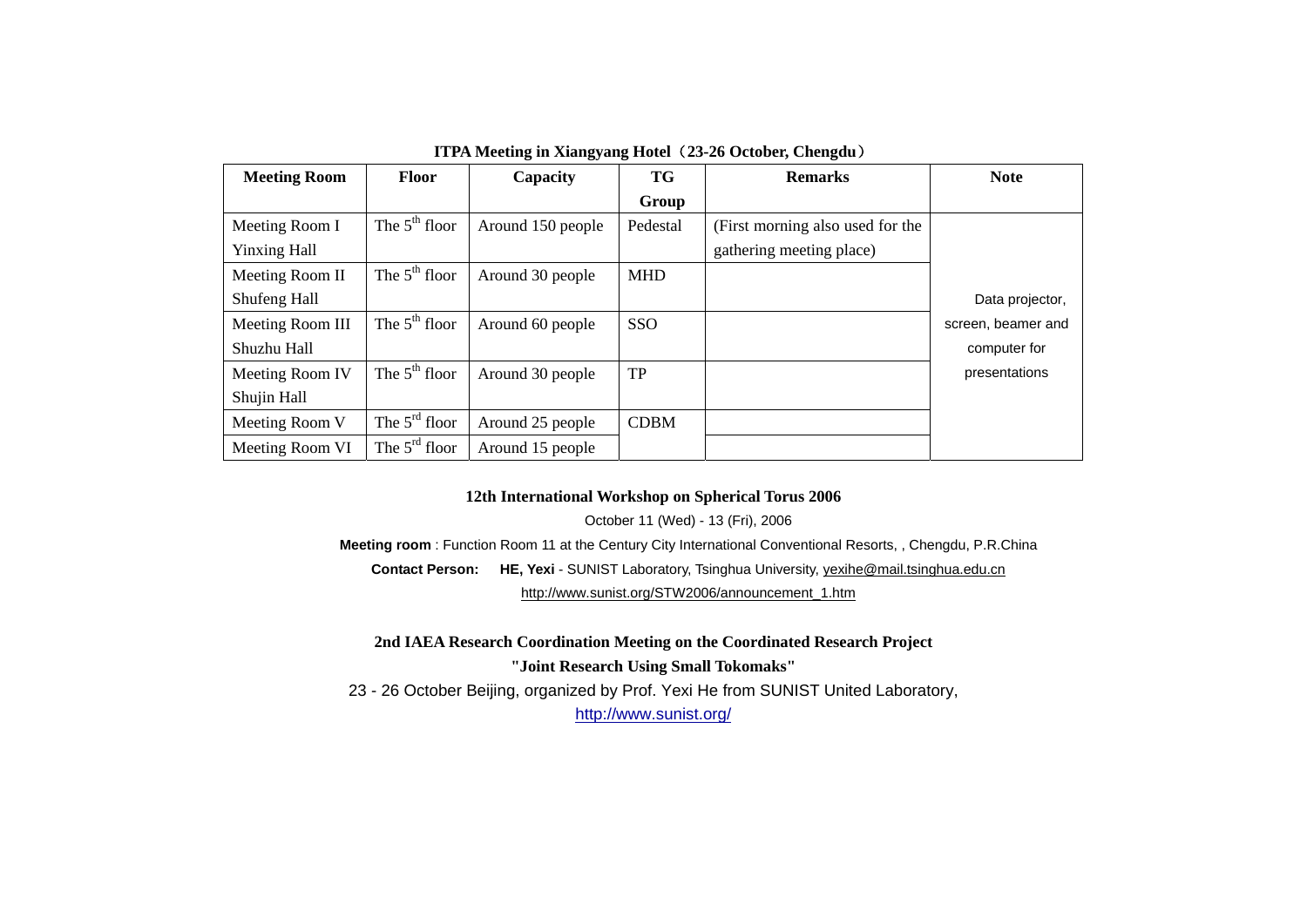# **Satellite Meetings-2006FEC**

## **held in the New International Convention & Exposition Center during FEC Listed by Meeting Room**

| <b>Meeting Room</b>             | <b>Time</b>      | <b>Meeting</b>                                                                                                                                                           | Parti. | <b>Date</b>        | <b>Contact Person</b>                                                                                                                                                                                                                         | <b>Note</b>                                                                            |
|---------------------------------|------------------|--------------------------------------------------------------------------------------------------------------------------------------------------------------------------|--------|--------------------|-----------------------------------------------------------------------------------------------------------------------------------------------------------------------------------------------------------------------------------------------|----------------------------------------------------------------------------------------|
|                                 |                  |                                                                                                                                                                          | Num.   |                    |                                                                                                                                                                                                                                               |                                                                                        |
| Meeting Room I<br>(Jinniu Hall) | h. 18:00 -19:00  | EU bilateral meeting n° 1                                                                                                                                                | 30     | Sunday<br>15 Oct.  | Olga Ross<br>Secretary to Susana Clement Lorenzo<br>European Commission<br><b>DG RTD / J-5</b><br>Joint Development of Fusion<br>CDMA 5/101<br>BE-1049 Brussels<br>Tel: (+32-2) 295 57 47<br>Fax: (+32-2) 299 22 45<br>Olga.Ross@ec.europa.eu | "U" shape<br>Data projector,<br>screen, Beamer<br>and computer<br>for<br>presentations |
|                                 | h.13:10 -13:50   | <b>FEC2006</b><br>Programme<br>Committee meeting                                                                                                                         | 28     | Monday             | Artur Malaquias<br>A.Malaquias@iaea.org                                                                                                                                                                                                       |                                                                                        |
|                                 | h. 18:00 - 20:30 | EU bilateral meeting n° 2                                                                                                                                                | 30     | 16 Oct.            | Olga Ross<br>Olga.Ross@ec.europa.eu                                                                                                                                                                                                           |                                                                                        |
|                                 | h. 12:30 -18:30  | EU bilateral meeting n° 3<br>EU bilateral meeting n° 4<br>EU bilateral meeting n° 5                                                                                      | 30     |                    | Olga Ross<br>Olga.Ross@ec.europa.eu                                                                                                                                                                                                           |                                                                                        |
|                                 | h: 19:00-TBD     | Advisory Committee for<br>Int.<br>2nd IAEA TM on First<br>the<br>Generation of fusion power<br>plants: design and technology<br>(No additional equipment is<br>required) |        | Tuesday<br>17 Oct. | Artur Malaquias<br>A.Malaquias@iaea.org<br>Plasma Physicist, NAPC Physics Section<br>International Atomic Energy Agency Office<br>A2309<br>Tel.: +43 1 2600-21707<br>FAX: +43 1 26007-21707                                                   |                                                                                        |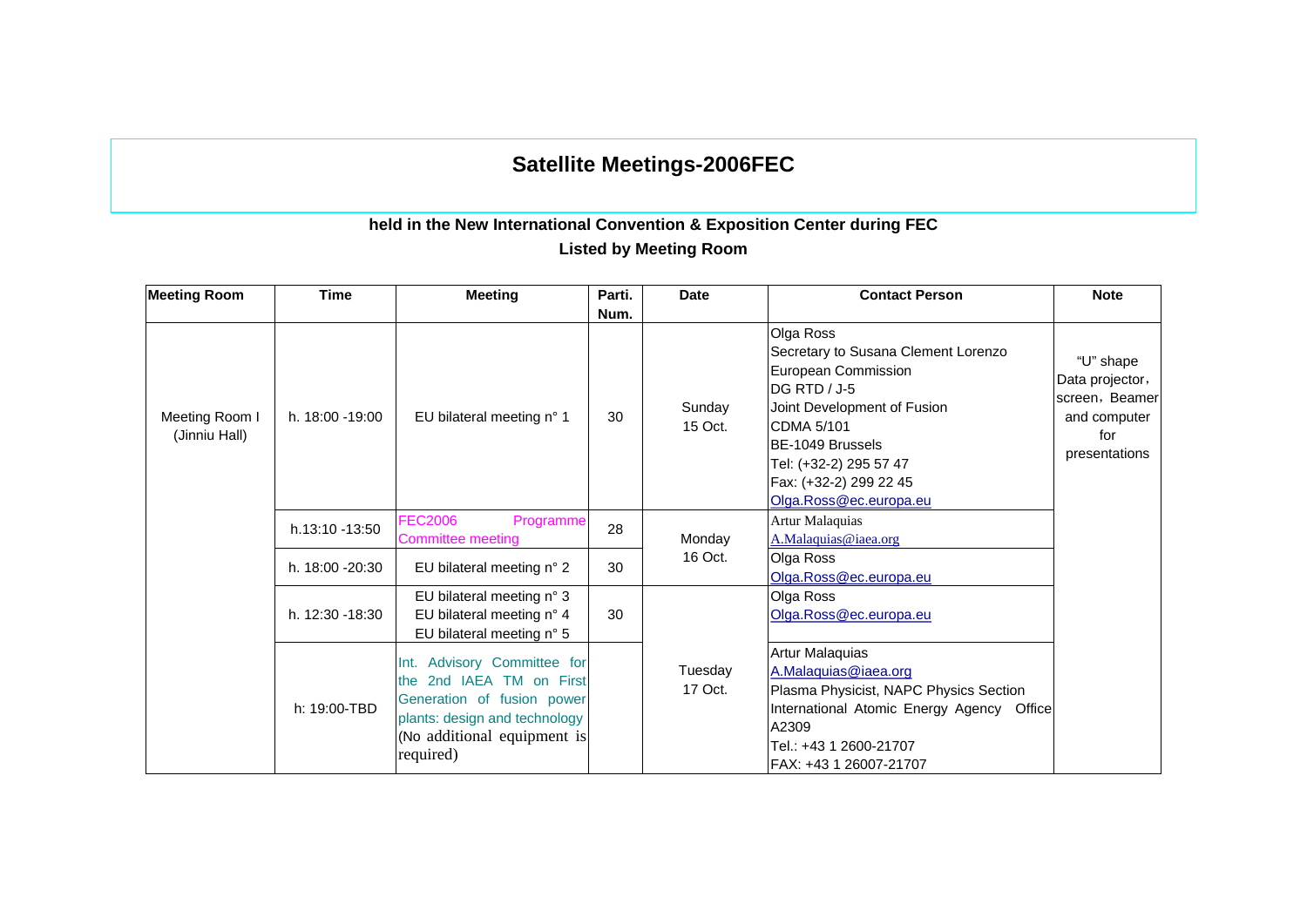| <b>Meeting Room</b>                | <b>Time</b>      | <b>Meeting</b>                                                                             | Parti.     | <b>Date</b>         | <b>Contact Person</b>                                                                                                                                                                                                           | <b>Note</b> |
|------------------------------------|------------------|--------------------------------------------------------------------------------------------|------------|---------------------|---------------------------------------------------------------------------------------------------------------------------------------------------------------------------------------------------------------------------------|-------------|
|                                    | h. 11:00 -13:30  | EU bilateral meeting n° 6<br>EU bilateral meeting n° 7                                     | Num.<br>30 |                     | Olga Ross<br>Olga.Ross@ec.europa.eu                                                                                                                                                                                             |             |
|                                    | h. 14:00-16:00   | <b>Focused Physics Team II</b><br><b>Discussion</b>                                        | 20         | Wed.<br>18 Oct.     | S.J. Wang<br>siwang@ipp.ac.cn                                                                                                                                                                                                   |             |
|                                    | h. 16:40-18:45   | <b>Focused Physics Team I</b><br><b>Discussion</b>                                         | 20         |                     | J.Q. Dong<br>Jiaqi@swip.ac.cn                                                                                                                                                                                                   |             |
|                                    | h 13:00 - 14:00  | <b>Nuclear Fusion Journal Board</b><br>Meeting (Part 1:<br>Administrative Issues)          |            | Thursday<br>19 Oct. | Sophia Le Masurier<br>S.LeMasurier@iaea.org                                                                                                                                                                                     |             |
|                                    | h.19:00 -21:00   | $35^{\sf th}$<br><b>Stellarator</b><br><b>Executive</b><br><b>Committee meeting</b>        |            |                     | Carlos Hidalgo<br>carlos.hidalgo@ciemat.es                                                                                                                                                                                      |             |
|                                    | h 18:45 - 22:00  | <b>Nuclear Fusion Journal Board</b><br>Meeting (Part 2: Content and<br>Development Issues) | 25         | Friday<br>20 Oct    | Sophia Le Masurier<br>S.LeMasurier@iaea.org                                                                                                                                                                                     |             |
| Meeting Room II<br>(Jinjiang Hall) | h 10:45 -17:00   | <b>International Fusion Research</b><br><b>Council meeting</b>                             | 25         | Sunday<br>15 Oct.   | Artur Malaquias<br>A.Malaquias@iaea.org                                                                                                                                                                                         |             |
|                                    | h. 19:00 - 20:00 | Informal preparations for<br>bilateral meetings                                            |            | Monday<br>16 Oct.   | Debra G. Frame<br><b>ITER and International Division</b><br>Office of Fusion Energy Sciences (SC-24.1)<br>Office of Science<br>U.S. Department of Energy<br>(301) 903-5771<br>(301) 903-1233 FAX<br>Debra.Frame@science.doe.gov |             |
|                                    | h. 17:00 -18:30  | 10th U.S.-PRC Fusion<br><b>Program Coordinators</b><br>Meeting                             |            | Tuesday<br>17 Oct.  | Debra G. Frame<br>Debra.Frame@science.doe.gov<br><b>ITER and International Division</b>                                                                                                                                         |             |